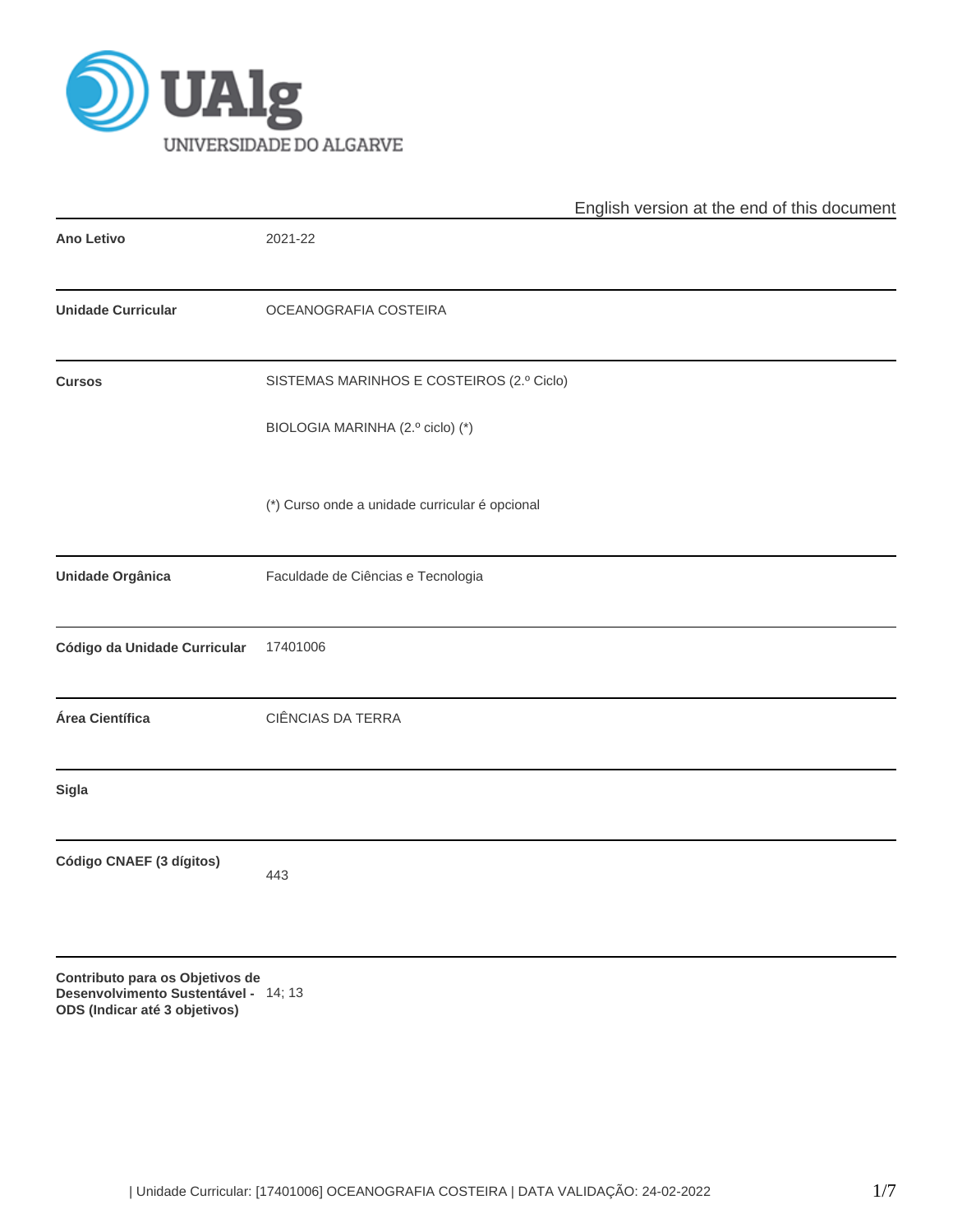

**Línguas de Aprendizagem** Inglês

**Modalidade de ensino**

Presencial

**Docente Responsável** José Manuel Quintela de Brito Jacob

| I DOCENTE                           | <b>TIPO DE AULA</b> | <b>TURMAS</b> | TOTAL HORAS DE CONTACTO (*) |
|-------------------------------------|---------------------|---------------|-----------------------------|
| José Manuel Quintela de Brito Jacob | T· TP               | T1:TP1        | 16T: 15TP                   |
| Alexandra Maria Francisco Cravo     | TC: PL:             | T1: PL1: C1   | 8T: 6PL: 3TC                |

\* Para turmas lecionadas conjuntamente, apenas é contabilizada a carga horária de uma delas.

| <b>ANO</b> | <b>PERIODO DE FUNCIONAMENTO*</b> | <b>HORAS DE CONTACTO</b> | <b>HORAS TOTAIS DE TRABALHO</b> | <b>ECTS</b> |
|------------|----------------------------------|--------------------------|---------------------------------|-------------|
|            | ےت                               | 24T; 15TP; 6PL; 3TC      | 156                             |             |

\* A-Anual;S-Semestral;Q-Quadrimestral;T-Trimestral

## **Precedências**

Sem precedências

## **Conhecimentos Prévios recomendados**

Conhecimentos básicos de oceanografia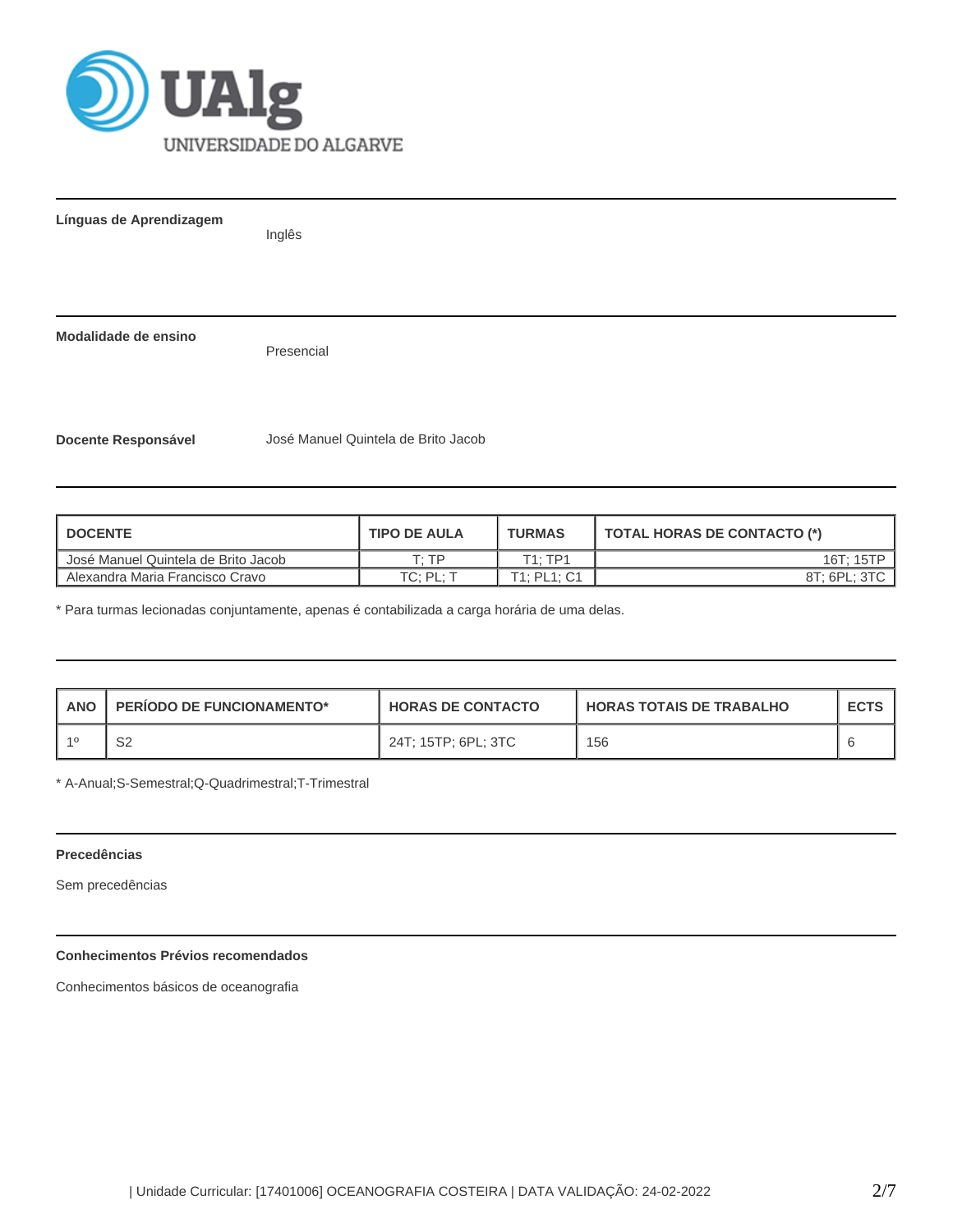

#### **Objetivos de aprendizagem (conhecimentos, aptidões e competências)**

Esta unidade curricular visa proporcionar conhecimentos acerca dos processos físicos e da hidrodinâmica nas zonas costeiras e nos sistemas estuarinos, bem como dos factores que os influenciam. Pretende-se igualmente que os alunos entendam como os processos químicos, controlados pelos processos físicos, controlam os processos biológicos nas regiões costeiras e estuarinas.

Os alunos, além de alargarem a sua formação na área das Ciências do Mar, através da identificação e do estudo de problemas em regiões costeiras e estuarinas, irão adquirir competências que lhes permitirão encontrar soluções para a resolução desses problemas. Com a formação que irão adquirir estarão habilitados a integrar e contribuir para o bom desempenho de equipas técnicas e científicas multi e inter-disciplinares que actuam em ambientes costeiros e estuarinos.

#### **Conteúdos programáticos**

1. Introdução. Importância e variabilidade das regiões costeiras. Propriedades físicas da água: fluxo de calor e temperatura; descarga dos rios e escoamento terrestre, salinidade e densidade; estratificação e estabilidade.

2. Dinâmica do Oceano Costeiro. Influência do vento; o afloramento costeiro. Efeito da topografia; ondas de Kelvin e ondas aprisionadas na margem continental. Marés. Frentes.

3. Estuários e Sistemas Lagunares. Caracterização, definições e classificações dos estuários. Marés em estuários. Processos de mistura em rios e estuários.

4. Química Marinha Costeira e Estuarina. Fontes, reacções, transporte e destino das espécies químicas nos sistemas estuarinos. Comportamento conservativo dos compostos dissolvidos na mistura em estuários. Processos Químicos. Hipoxia, ¿dead zones¿, zonas de oxigénio mínimo, consequências da intensificação do afloramento costeiro e outras alterações globais, acidificação, eutrofização e drenagem urbana e agrícola. Influência das barragens.

#### **Metodologias de ensino (avaliação incluída)**

Nas aulas teóricas serão transmitidos conceitos, ideias e modelos relacionados com os principais processos físicos e químicos que ocorrem em regiões costeiras, em estuários e em sistemas lagunares costeiros. As notas das aulas serão disponibilizadas na internet. Nas aulas teórico-práticas serão exploradas algumas ferramentas básicas para a aquisição e o tratamento de diversos tipos de dados ambientais. Estes conhecimentos serão apreendidos e alicerçados através da sua utilização na resolução de problemas a propor nas aulas teórico-práticas. A avaliação desta unidade curricular terá como base a realização de uma prova escrita que poderá ser complementada com a resolução de problemas teórico-práticos. Neste caso, a resolução de problemas práticos contribuirá entre 10-30% para a nota final. O exame poderá ser substituído ou complementado por dois testes a realizar durante o curso.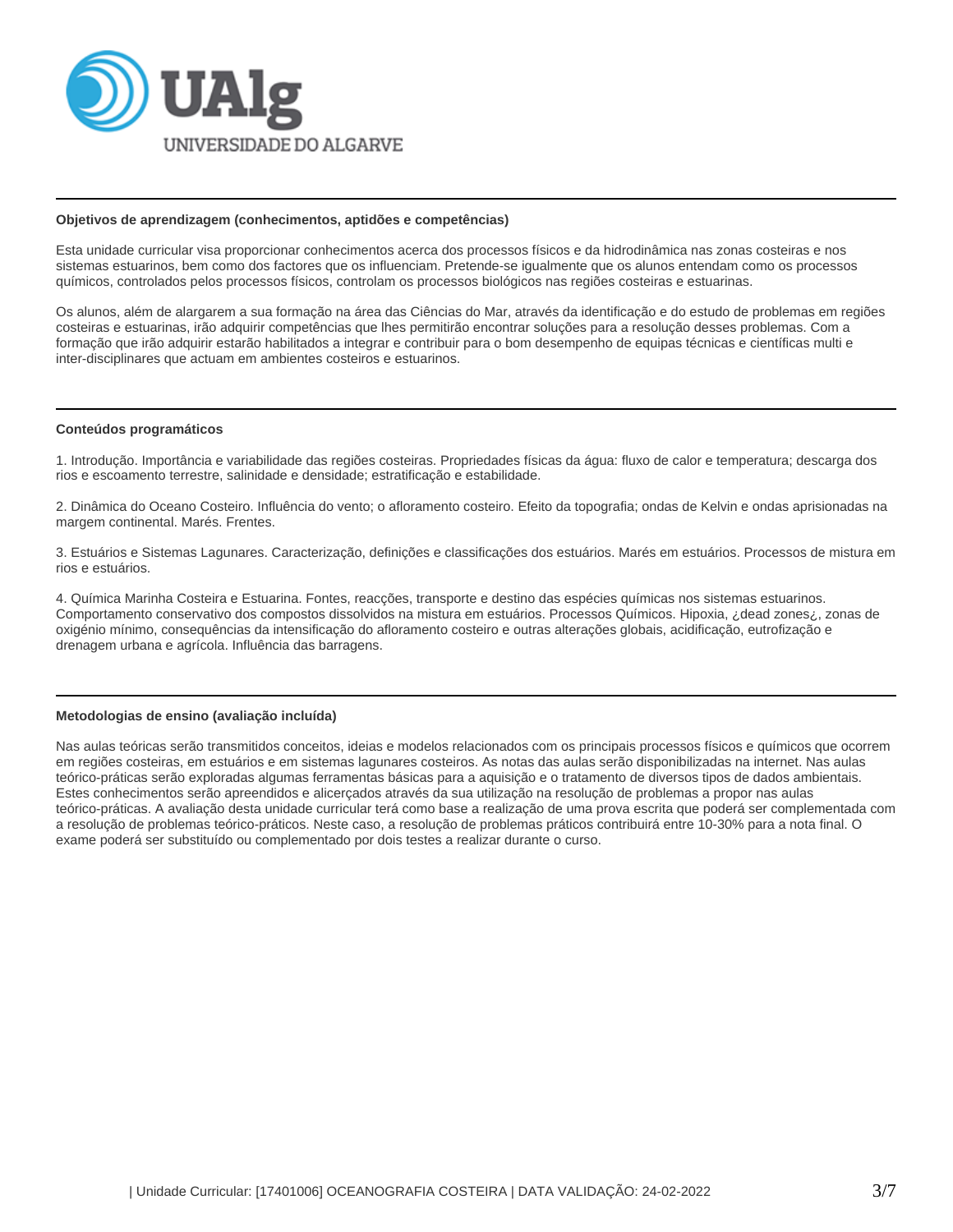

# **Bibliografia principal**

Introductory Dynamical Oceanography. S. Pond e G. Pickard, Pergamon Press, 2ª edição, 1983. Ocean Circulation. Open University, Oceanography Course Team, Oceanographic Series, volumes 3 e 4, Butterworth Heinemann, 2ª edição, 2001. Introduction to Physical Oceanography. Knauss, J. A., 2nd edition, Prentice Hall, 338pp.,2005. Coastal and Shelf Sea Modelling. P. Dyke, Kluwer Academic Publishers, 2000. Estuaries: A Physical Introduction. K.R. Dyer, John Wiley & Sons Ltd., 2ª edição, 1997. Dynamics of Marine Ecosystems. Mann, K. and J. Lazier, 2nd edition, Blackwell Pub, 394 pp., 1996. Chemical Oceanography. Millero, F. J.; Sohn, M. L., CRC Press, Boca Raton, 469 pp., 2014. Estuarine Chemistry. Burton, J.P. & Liss, P.S., Academic Press, 1976. Artigos científicos relevantes, disponíveis na WEB of KNOWLEDGE/SCIENCE DIRECT. Alguns números especiais da revista científica Oceanography, da The Oceanographic Society. Apontamentos das aulas teóricas, disponíveis na Tutoria Electrónica.

| Unidade Curricular: [17401006] OCEANOGRAFIA COSTEIRA | DATA VALIDAÇÃO: 24-02-2022 4/7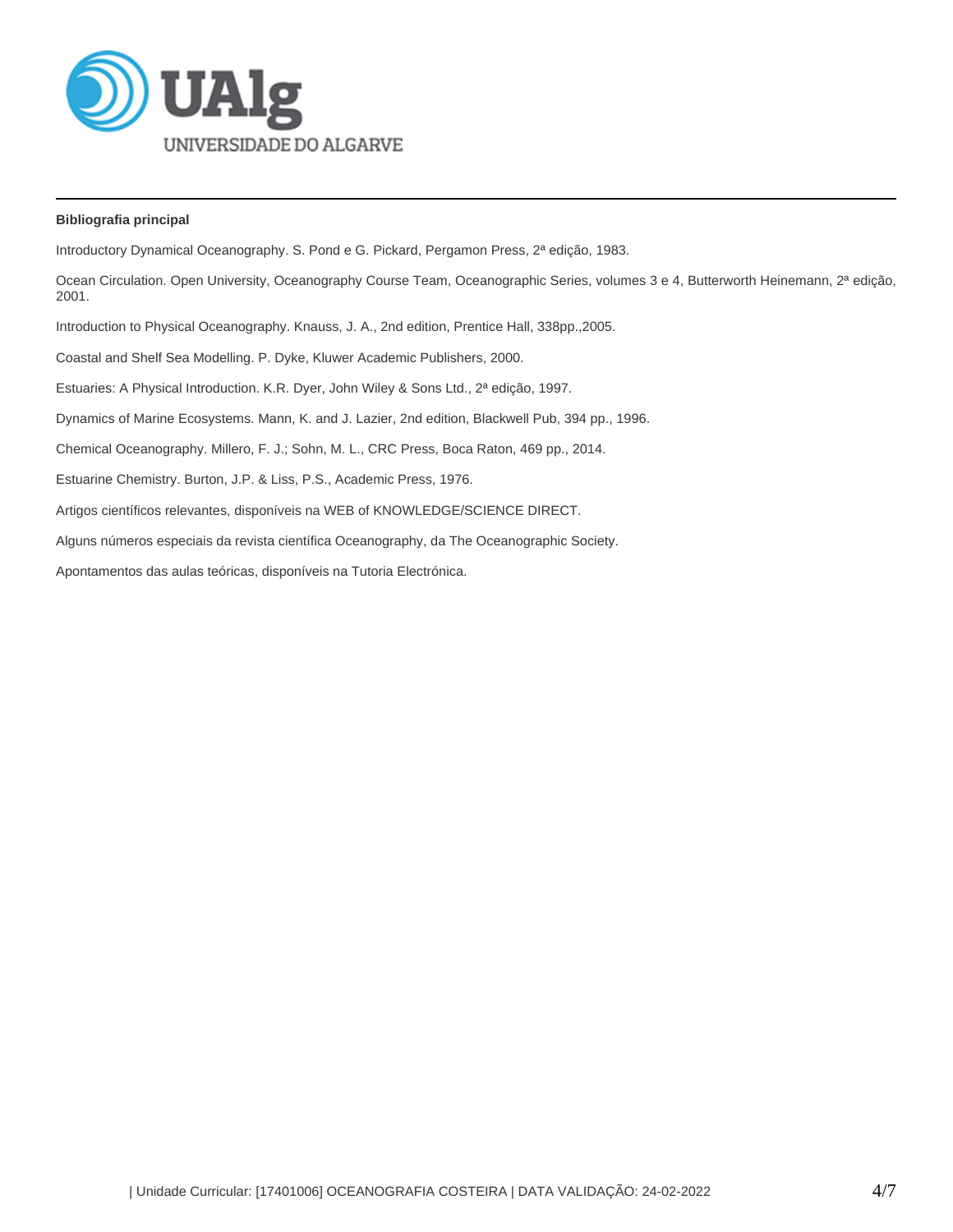

| <b>Academic Year</b>                                                                                   | 2021-22                                                           |  |  |  |  |  |
|--------------------------------------------------------------------------------------------------------|-------------------------------------------------------------------|--|--|--|--|--|
| <b>Course unit</b>                                                                                     | COSTAL OCEANOGRAPHY                                               |  |  |  |  |  |
| <b>Courses</b>                                                                                         | MARINE AND COASTAL SYSTEMS<br>Common Branch<br>MARINE BIOLOGY (*) |  |  |  |  |  |
|                                                                                                        | (*) Optional course unit for this course                          |  |  |  |  |  |
| <b>Faculty / School</b>                                                                                | FACULTY OF SCIENCES AND TECHNOLOGY                                |  |  |  |  |  |
| <b>Main Scientific Area</b>                                                                            |                                                                   |  |  |  |  |  |
| Acronym                                                                                                |                                                                   |  |  |  |  |  |
| <b>CNAEF</b> code (3 digits)                                                                           | 443                                                               |  |  |  |  |  |
| <b>Contribution to Sustainable</b><br><b>Development Goals - SGD</b><br>(Designate up to 3 objectives) | 14; 13                                                            |  |  |  |  |  |
| Language of instruction                                                                                | English                                                           |  |  |  |  |  |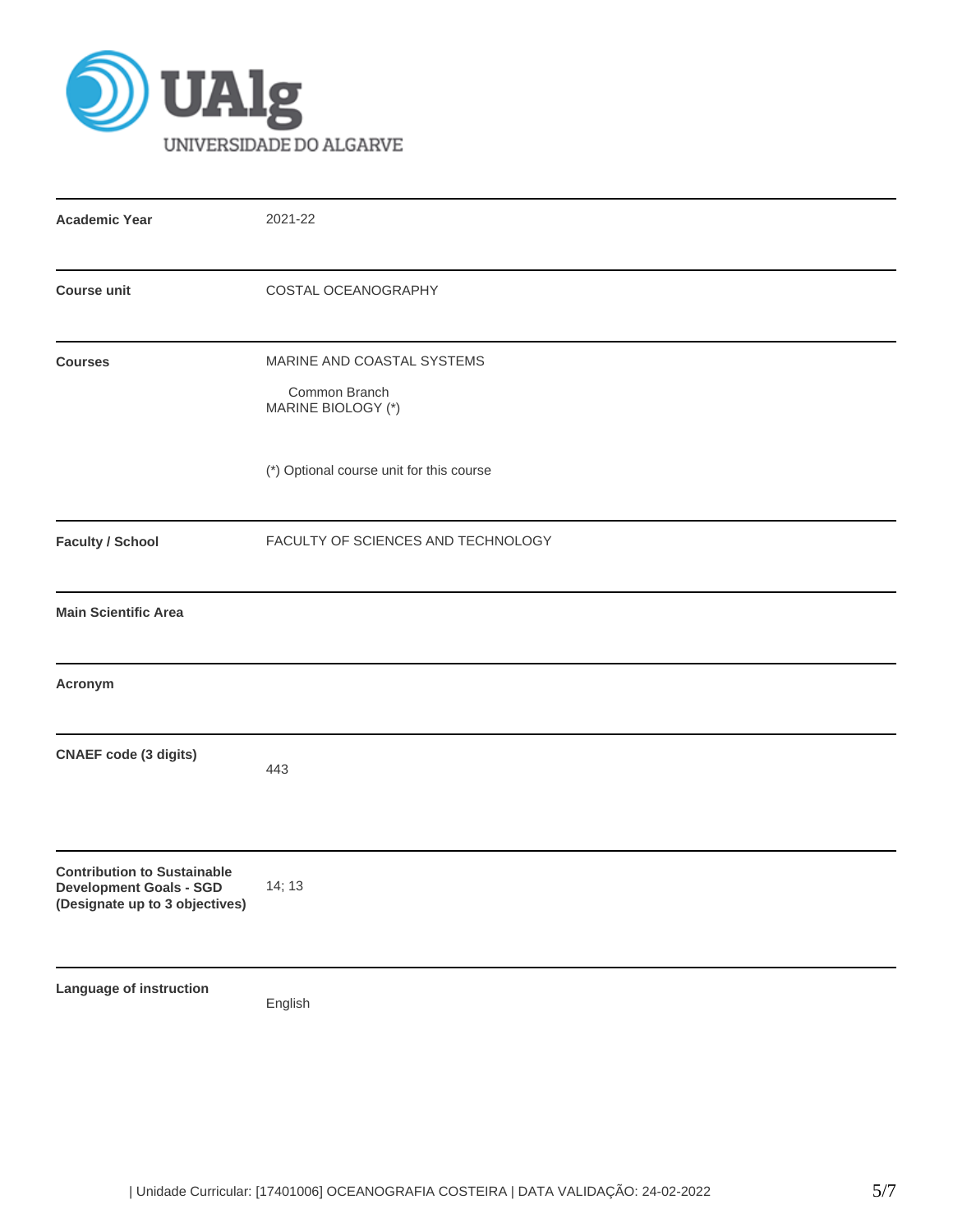

**Teaching/Learning modality**

In classroom

**Coordinating teacher** José Manuel Quintela de Brito Jacob

| ∣ Teaching staff                    | Type      | <b>Classes</b> | Hours (*)    |
|-------------------------------------|-----------|----------------|--------------|
| Uosé Manuel Quintela de Brito Jacob | סד יד     | T1:TP1         | 16T: 15TP    |
| l Alexandra Maria Francisco Cravo   | TC: PL: T | T1: PL1: C1    | 8T: 6PL: 3TC |

\* For classes taught jointly, it is only accounted the workload of one.

| Con |    | D)      |                    |      |   |    | `otal |
|-----|----|---------|--------------------|------|---|----|-------|
|     | '' | .<br>п. | $\mathbf{r}$<br>تى | -lic | Ш | IЮ | I5b   |

T - Theoretical; TP - Theoretical and practical ; PL - Practical and laboratorial; TC - Field Work; S - Seminar; E - Training; OT - Tutorial; O - Other

## **Pre-requisites**

no pre-requisites

# **Prior knowledge and skills**

Basic knowledge of oceanography

## **The students intended learning outcomes (knowledge, skills and competences)**

The purpose of this curricular unit is to provide knowledge about the physical processes and hydrodynamics in coastal areas and estuarine systems and the factors that influence these processes. Complimentary, the chemical processes in both coastal and estuarine systems will also be addressed. It is intended that the students understand how the physical processes control and interact with the chemical and biochemical processes and biological activity in coastal and estuarine regions.

Students will extend their training in the field of Marine Sciences through the identification and study of problems in coastal and estuarine areas, as well as acquire skills that will enable them to find solutions to solve these problems. With this training, they will be able to integrate and contribute to the performance of multi-disciplinary technical and scientific teams working on coastal and estuarine environments.